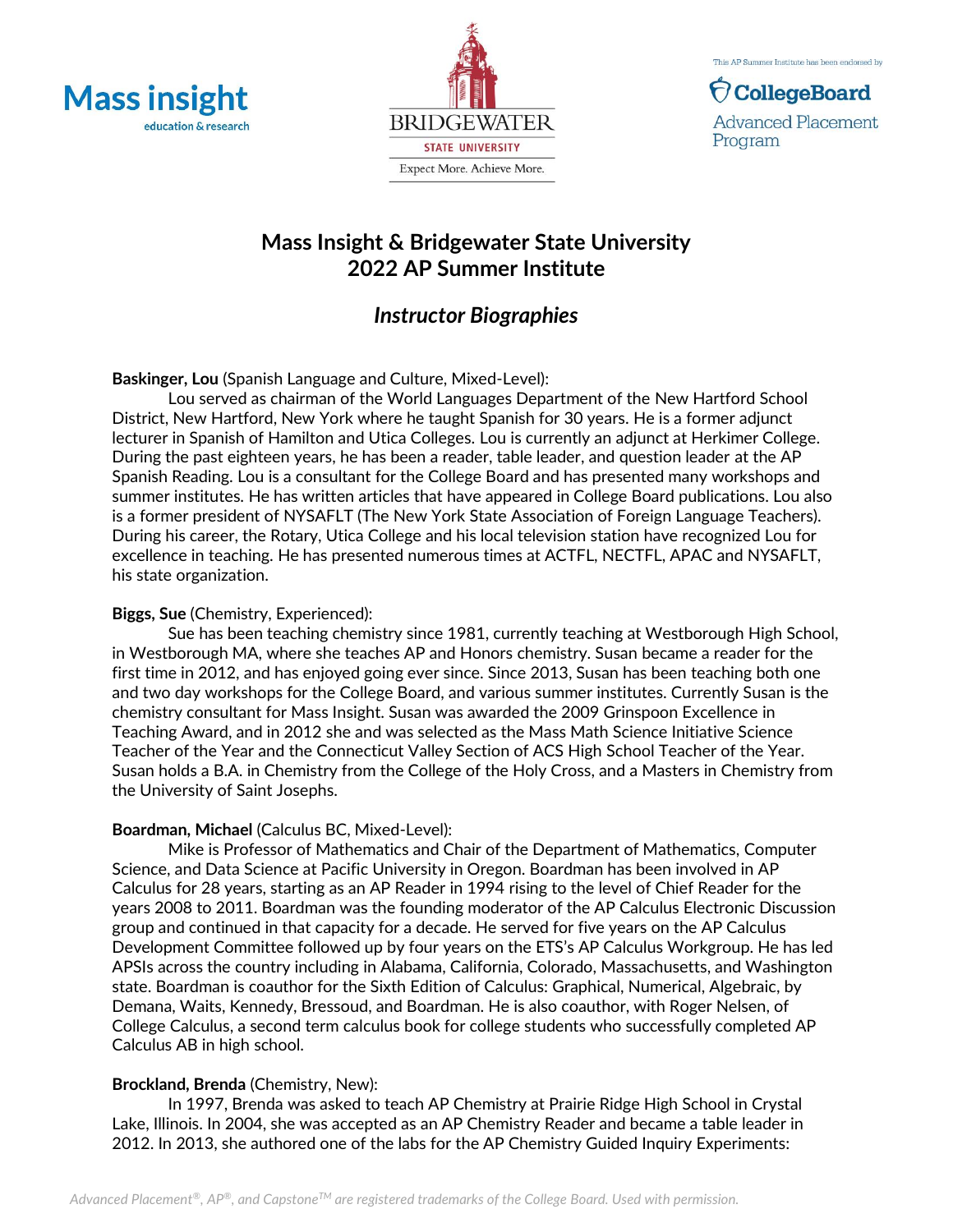Applying the Science Practices Manual. Brenda consulted teachers on the AP Insight Chemistry program, transitioning to a College Board consultant for chemistry to offer one-day and week-long workshops around the country. In 2015, Brenda became a member of the AP chemistry test development committee. In addition, Brenda has presented at conferences such as BCCE (Biennial Conference on Chemistry Education) and APAC (AP Annual Conference).

## **Burton-Regulski, Kimberly** (Computer Science A, Mixed-Level):

Kimberly is the mathematics department chairman at Eastern Technical High School. She has taught mathematics and computer science at Eastern Technical High School for twenty-four years. She earned a Bachelor's of Science in Mathematics from Towson University in 1998 in preparation for a career in teaching. To pursue her interest in computer science and technology, she earned a 2nd Bachelor's in Computer Information Systems, followed by a Master's of Science in Advanced Information Technology from Stevenson University in 2009. As a department chairman, Kimberly oversees the mathematics department at Eastern Technical High. She has been instrumental in building and expanding the computer science program at Eastern Tech. She feels strongly that every student should experience at least one computer science course. In 2009, Kimberly was awarded the Presidential Award for Mathematics and Science Teaching for her teaching of mathematics and computer science. She was also named Teacher of the Month by Code.org for her contributions to computer science education. As a College Board consultant, she enjoys providing professional development to AP CS teachers. She is also very passionate about encouraging female students to pursue computer science and other STEM related fields.

## **Correa, Alfonso** (English Language & Composition, Experienced):

Alfonso is from Brownsville, a small border city in deep South Texas. After high school (Class of 1986), joined the Navy and saw the world from inside a submarine and received a medal. He left the Navy in 1991 and attended the University of Texas-Brownsville and holds a Bachelors in English and Texas Teaching Certificate. He started teaching in August 1996 and thinks he's getting the hang of it. He has taught (AP Lit, African American Studies, Latin American Studies, Debate, and Senior Thesis) at the School for the Talented and Gifted, a public magnet high school in Dallas since 2000. He currently teaches AP English Lang and Mexican American Studies, and coaches Speech and Debate. He also serves on several committees and as the coach/sponsor/adviser for several organizations on campus. AP English Language and Composition Readings include: Exam Leader, 2020 and 2021; Sample Selection since 2014; Question Leader, 2015-2018; Table Leader since 2007; Reader since 2003. College Board/ETS credentials include: AP PD Consultant since 2015; Instructional Design Team (CED and new rubrics); Development Committee, 2011-2015. Alfonso and his wife accomplished this while raising three kids (two teens and an 11-year-old). Their youngest has Down Syndrome, which has given them a unique perspective on parenting and on education.

## **Davis, Elizabeth** (English Literature & Composition, Experienced):

Elizabeth is a 1988 graduate of Texas A&M University with an English Composite teaching field. Throughout her teaching career, Elizabeth has taught Advanced Placement, honors, and onlevel junior and senior English, sponsored the yearbook and student council, and served as English Department chair at two high schools. She is actively involved in curriculum development and planning for the vertical team, articulating skills across the grade levels. Elizabeth served as a reader for the AP Language exam and is currently an AP Literature reader. In addition, she worked in collaboration with The College Board in developing English Literature resources for the Course and Exam Description (CED). Having taught both AP English Literature and AP English Language has deepened her understanding of the crossover skills between these two courses and the preparatory courses before them. This work has reinforced the importance of teaching writing and analysis at all levels of the vertical team, intentionally scaffolding instruction of skills. Outside the classroom, Elizabeth enjoys being a wife, a mother of two young men and their lovely brides, a grandmother, a spoiler of dogs, and a singer in her church choir and ensembles.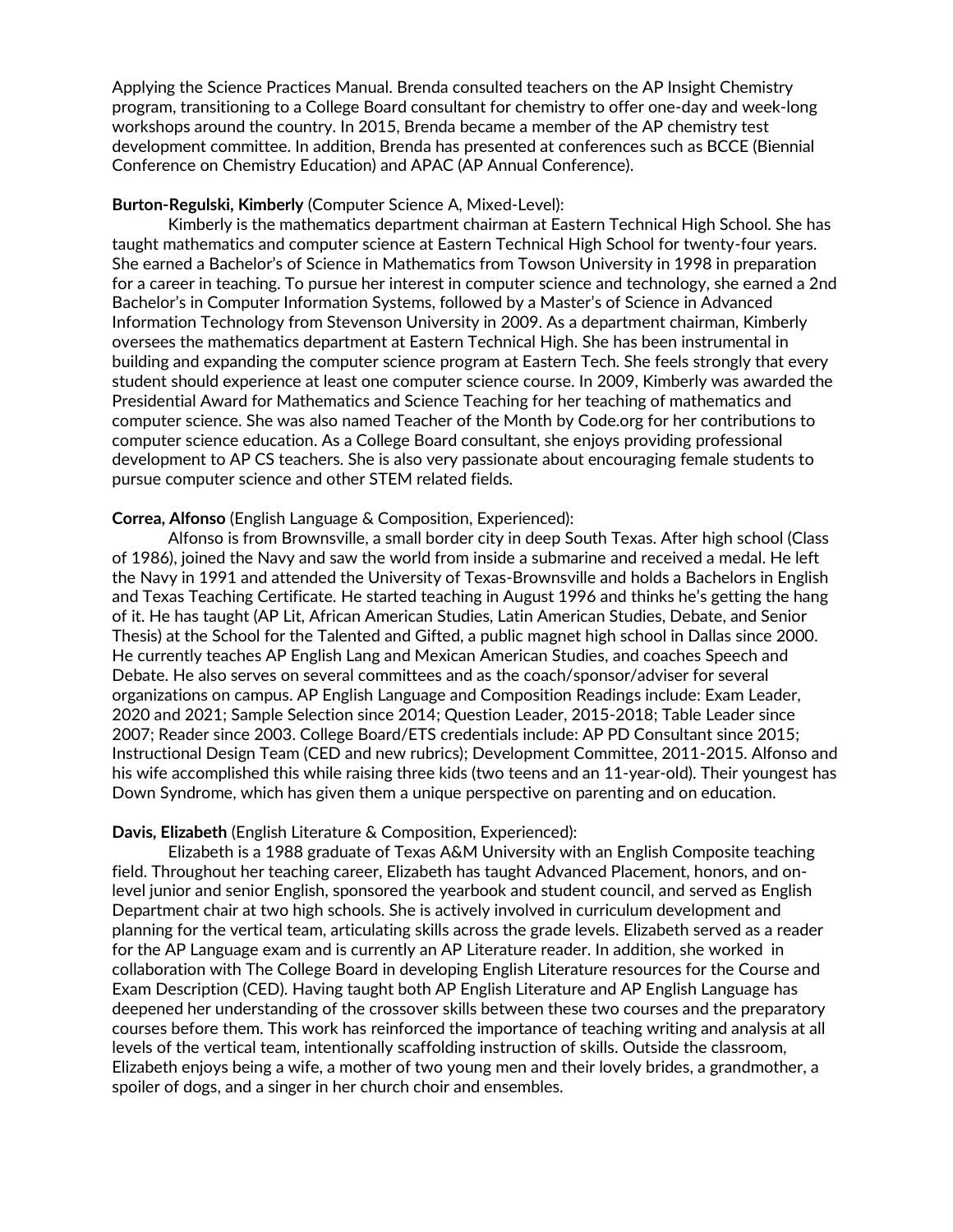## **Donovan, Dennis** (Calculus AB, Experienced):

Dennis has been teaching AP Calculus AB and BC since 1997 and AP Statistics since 2002 at Xaverian Brothers High School in Westwood, MA. He is a College Board consultant for AP Calculus and has presented at numerous one-day and two-day workshops and AP Summer Institutes. Dennis has been an AP Calculus reader from 2005-2014, his roles have included: table leader and question leader. He became a co-author on the Barron's AP Calculus Review Book beginning with the 13th edition. He has presented at many Saturday study sessions for student review in both AP Calculus and AP Statistics for NMSI and the Massachusetts Math Science Initiative. Dennis is also a  $T^3$ Regional Instructor concentrating on the TI-Nspire. He holds a B.S. in Mathematics from Worcester Polytechnic Institute and a Masters of Mathematics for Educators from WPI.

## **Ferguson, Lee** (Biology, New):

Lee is a nationally recognized AP Biology teacher from Allen High School in Allen, Texas. She has taught both AP and IB Biology for 17 years at AHS, and has been an AP Reader since 2006. Lee is a College Board Consultant, an HHMI BioInteractive Ambassador and also serves as a NMSI Consultant. She has presented on various topics in biology education at numerous state and national conferences and enjoys building capacity in teachers through professional development. She founded the DFW AP Bio PLC in 2012 to provide teacher-driven professional development for AP Biology teachers in the Dallas-Fort Worth Metro area. Lee is a past winner of NABT's OBTA for the state of Texas, and is a Kim Foglia Award winner. She believes that for students to learn science, they must DO science and that development of scientific thinking skills is of critical importance.

### **Gonzales-Vega, Kristin** (Physics C, Mixed-Level):

Kristin currently teaches AP Physics 1 and 2 at Centennial High School in Frisco, Texas. This is her sixteenth year teaching Physics and she has taught all levels of AP (B,1,2, and C:Mech and E&M). She has been training teachers for the National Math and Science Initiative and as a College Board consultant running both 2-day and week-long summer institutes for the past four years all over the country. She has served as an AP Reader for the past 4 years and have also worked on the AP Physics Instructional Design team reviewing items for the AP Classroom Question Bank and the AP Physics 1 Workbook. In the spring of 2020, she taught AP Physics C:E&M on the College Board's AP Live channel for students and teachers all over the world to prepare for the AP Exam and did the same this past spring for AP Physics 1. She also worked on AP Daily for AP Physics 1 which is a new initiative the College Board is using to provide short, daily curriculum videos to share with teachers and students through AP Classroom. She has been married to her husband Marco for 13 years and they have 2 beautiful daughters (5 and 8).

#### **Herzig, Allison** (Psychology, Mixed-Level):

Allison is a high school AP Psychology instructor at a suburban Virginia public high school. She has been teaching AP Psychology for over 20 years. Allison has been a reader and Table Leader at the AP Reading since 2002 and has been a workshop consultant for the College Board for twenty years. She runs week-long and one-day workshops across the country for beginning and experienced high school AP Psychology instructors.

**Herzog, Bonnie** (U.S. Government and Politics, Mixed-Level): TBA

#### **Killough, Joy** (Biology, Experienced):

Joy is a career science educator who has had the privilege of teaching AP Biology for several decades at a large suburban high school in Austin, Texas. As a College Board consultant and an AP Biology reader, Joy has worked with science teachers throughout the United States and internationally. Her favorite part of this experience has been meeting inspiring teachers and exchanging teaching stories and lessons. Joy has been the recipient of national and state awards highlighted by the Presidential Award for Excellence in Math and Science Teaching, NABT Outstanding Biology Teacher Award, Texas Medical Association Award for Excellence in Science Teaching, and the Outstanding Texas Educator by the Texas Academy of Science. Joy embraces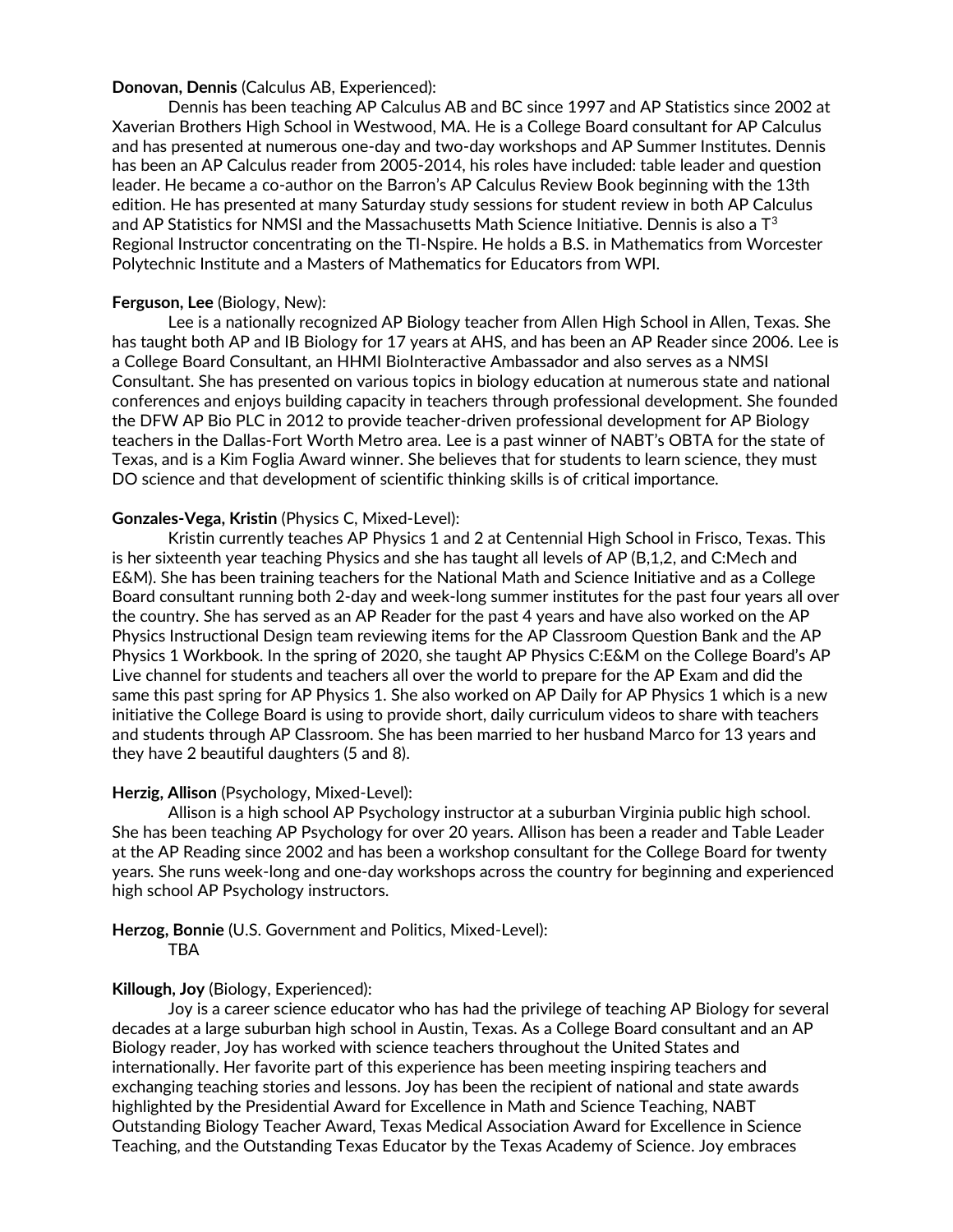learning and continues to stay informed about science and education through work and formal training. She is a Past President of the Texas Association of Biology Teachers (TABT) and recently earned a Ph.D. in curriculum and instruction with a science emphasis from Texas A&M University. Her research interests include science professional development, reforms in science education, and math-science integration.

**Mancino, Joe** (Physics 1, Mixed-Level): TBA

## **Meinzen, John** (Computer Science Principles, Mixed-Level):

John has been teaching Advanced Placement Computer Science, AP Calculus, and AP Statistics classes for more than 26 years and has developed over 19 different high school courses. Along with AP CSA, he created a Special Topics in Computing course 20+ years ago that is now his district's AP Computer Science Principles course. He served as the mathematics department chair at Edwardsville High School for 9 years including involvement in professional development for a staff of 22 math teachers. As a College Board approved consultant, he has led AP Computer Science workshops and summer institutes for AP CSA and AP CSPrinciples around the United States. His complete vitae, including further involvement in AP and international work in China, is at [http://www.meinzeit.com/personal/vitae.htm.](http://www.meinzeit.com/personal/vitae.htm)

## **Reeder, Sue** (U.S. History, Mixed-Level):

Sue has been a teacher for 40 years, mainly in public schools in Florida. She has been extremely fortunate in her career to have had the opportunity to meet extraordinary teachers and students throughout the world. One thing Sue has learned is that students and teachers are all the same no matter what country or region of their location. She has been the recipient of numerous awards and achievements over her career and has enjoyed the windfalls reaped from these achievements. Sue loves teaching and she loves working with teachers in guiding them to be successful in the instruction of AP US History. AP Qualifications Include: Taught in public and private schools in Florida as well in China – AP USH, AP Econ, AP Comparative Politics; AP Reader since 1994; Table Leader for APUSH exam; Question Leader of APUSH exam; AP Consultant since 1997; Writer for College Board curriculum frameworks for new exam for Florida; Writer for College Board -Immigration publication; Writer for ETS test questions; Writer for Cengage Learning Exam View; Writer for Teaching Point Advanced / APUSH publication; Tutor / teach Chinese students on line – APUSH, AP World, AP Comparative, AP European History.

#### **Rodriguez, Paul** (Statistics, Experienced):

Paul has taught for 27 years, including AP Statistics for over 20 years. He works for College Board on the PreAP math committee and has participated in the AP reading since 2004, including 6 years as a reader, 12 years as a table leader and 10 years as a rubric team member. Paul was a member of the AP Statistics Test Development Committee for 7 years with the responsibility of writing the AP exam and he was the co-author of the new AP Statistics Course and Exam Description. He also is the co-author of the test bank for the Statistics and Probability with Applications textbook, third edition. Paul has conducted several 2-day workshops and summer institutes sponsored by the College Board. He enjoys the opportunity to share his love of statistics, simulations, using technology in the classroom, and he especially enjoys learning from the experiences of workshop participants.

#### **Savage, Wanda** (Calculus AB, Mixed-Level):

Wanda has taught AP Calculus AB and BC for over twenty years in the public school arena, and is currently teaching Calculus AB at Strake Jesuit College Preparatory in Houston. She is a Calculus and Pre-AP Math consultant for the College Board and the National Math and Science Initiative, who has presented at numerous conferences and has led AP summer institutes at Rice University, Bentley College and Bridgewater State University in Boston, Texas Christian University, Texas A&M University, University of Texas at San Antonio, Auburn University, as well as Washburn University. For twenty-one years, she has been involved in the Calculus AP Exam Grading having held positions as reader, table leader and question team member. She received the College Board's AP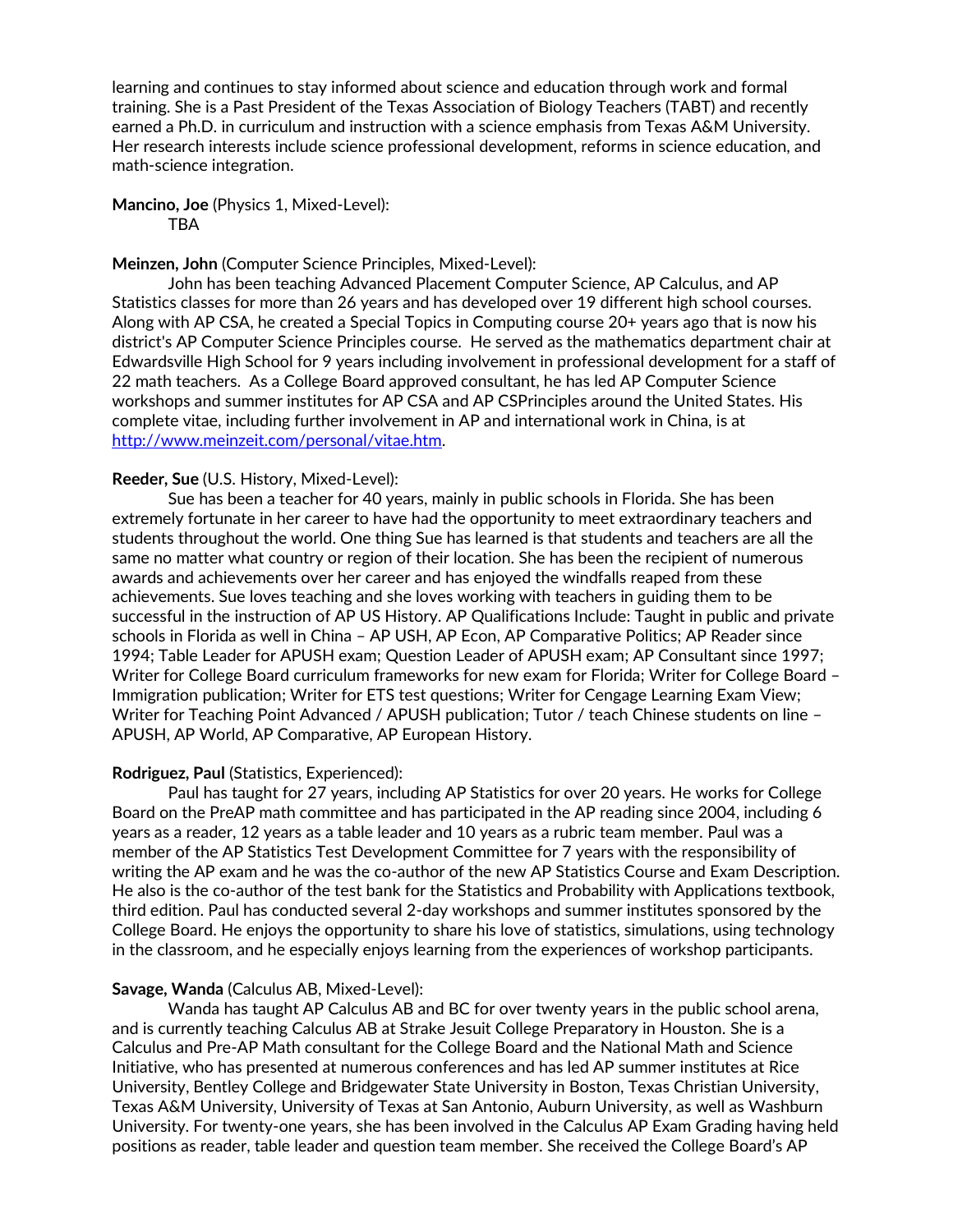Special Recognition Award in 2001 and again in 2008. She was a semi-finalist for the O'Donnell Texas AP Teacher of the Year award in 2008. Wanda received a Bachelor of Arts in Mathematics degree from Lamar University and a Master of Arts in Mathematics degree from Sam Houston State University.

## **Siddiqui, Jamil** (Calculus AB, New):

Jamil has spent the last 28 years teaching mathematics at East Bridgewater Junior/Senior High School. Over the course of his career, Jamil has taught classes across the department; however, he specializes in teaching Advanced Placement Calculus. He believes that anyone is capable of succeeding if they are willing to work hard and give their best effort, and he encourages students with varying abilities to be successful in his class. He tells his students their thought process, their effort, and their ability to communicate their ideas are far more important than the final answers they are trying to find. Jamil firmly believes all students can be successful by working hard, improving, and not being afraid to try. When speaking with Jamil, one can immediately sense his love for mathematics. His advice to teachers has been, "You have to love something. You love your subject, or you have to love your students." He can often be found after school and on weekends providing extra help to students who may be struggling. These experiences encouraged 18 of his former students to be mathematics teachers. Outside of school, Jamil has worked closely with Mass Insight as a mathematics lead teacher since 2012, and has served as a College Board consultant for AP Calculus since 2014. In 2019 he was selected as the Massachusetts State Teacher of the Year and The Presidential Award winner for Excellence in Mathematics and Science Teaching. In 2020 Jamil became a member of the National Teachers Hall of Fame. Jamil received his bachelor's degree in biomedical engineering from Boston University and then earned master's degrees in teaching and pure mathematics, also from Boston University.

## **Smith, Margaret ("Scottie")** (Environmental Science, Mixed-Level): TBA

## **Sternstein, Martin** (Statistics, Mixed-Level):

Martin retired after 45 years at Ithaca College. He is now "Professor Emeritus" and was honored by Princeton Review as one of the nation's "300 Best College Professors." He has strong interests in both national and international educational and social issues concerning equal access to math education for all. Marty spent two years in West Africa as Fulbright Professor at the University of Liberia, after which he developed a popular "Math in Africa" course, and he is the only mathematician to have given a presentation at the annual Conference on African Linguistics. He also taught the first U.S. course for college credit in chess theory. He has been a Reader for 6 years and a Table Leader for 9 years for the AP Statistics exam, and has given over 60 College Board Pre-AP and AP workshops. Marty is the author of the Barron's AP Statistics review book used by over 20,000 students each year.

## **Tilak, Ann** (Physics 1, Mixed-Level):

Ann began her career as a post-doctoral fellow at the University of Illinois, Urbana-Champaign, IL followed by a research fellow at University of Medicine and Dentistry(UMDNJ), Piscataway NJ. While at UMDNJ, she developed an interest in teaching and enrolled and took education courses at the Graduate School of Education at Rutgers University. She taught Physics, Honors Physics and AP Physics at Parsippany Hills High School, Parsippany, NJ. She maintained her passion for research by working part-time at the US Army Research Labs in Fort Monmouth, NJ and Adelphi, MD. She retired from Parsippany Hills in July 2011 and now serves as an Adjunct Professor of Physics at Raritan Valley Community College, Branchburg NJ. Dr. Tilak continues to serve the physics community by being an AP Reader, writing questions for the AP Physics exams and is a past member of the SAT2 development committee for Physics. She is a College Board endorsed consultant for AP Physics and a past member of the steering committee for the AP Annual Conferences.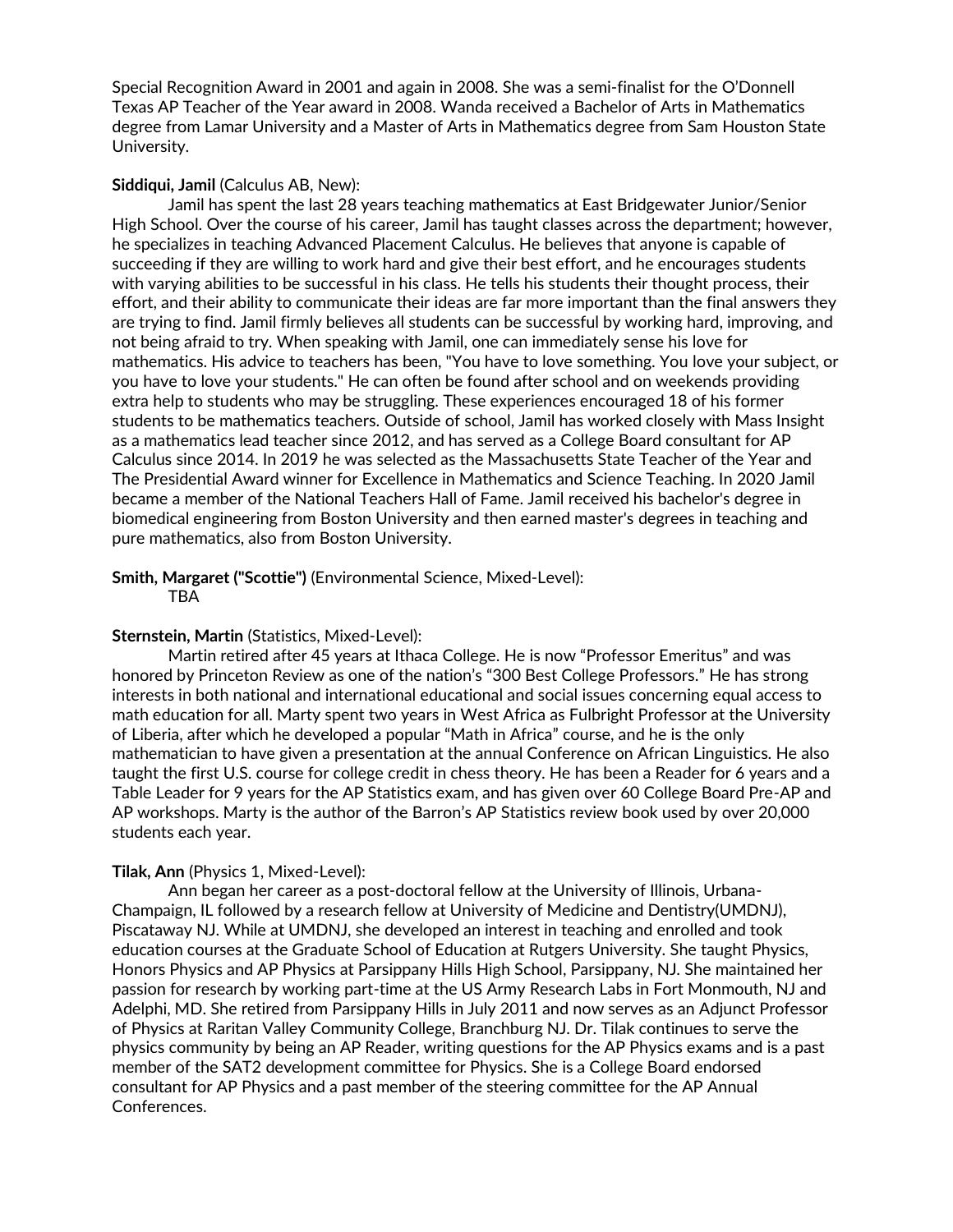**Trites, John** (Human Geography, Mixed-Level):

John has been closely involved with the AP Human geography course since its inception. He was part of the original Test Development Committee for 7 years and he has been involved with every APHG exam Reading as either a Table Leader or a Question Leader. He loves working with both new and experienced APHG teachers, and over the past 18 years has presented numerous weeklong institutes and 1-day workshops throughout the U.S. and Canada. After studying Geography at Mount Allison University and the University of Waterloo, John taught high school Geography in the Annapolis Valley of Nova Scotia for 33 years. As well as teaching the APHG course to students in a regular classroom setting, he also taught the course on-line to students in several schools throughout his school board. He has also taught an Introduction to Human Geography course at Acadia University for 8 years. John has worked on several provincial government curriculum development committees as well as national initiatives, and he was one of the founders of the Great Canadian Geography Challenge (Canadian version of the NGS Geography Bee). In addition to his teaching and Advanced Placement work, John has co-authored two high school Geography texts. He just finished working with a team of writers on a new APHG Exam Preparation book. In 2000, John was awarded the inaugural Canadian Geography Literacy Award presented by the Canadian Council for Geographic Education for outstanding contribution to Canadian Geographic Education. He is the Atlantic Canadian representative on the Royal Canadian Geographical Society's Education Committee and he also serves as the Vice-president of the Geomatics Association of Nova Scotia.

### **Tyson, Doug** (Statistics, New):

Doug has taught mathematics and statistics to high school and undergraduate students for more than 20 years. He currently teaches AP Statistics, Intro to Statistics, and Statistical Reasoning in Sports at Central York High School in York, PA. Doug is committed to increasing the visibility and quality of statistics education around the country. To that end, he happily serves on the NCTM/ASA Joint Committee on Curriculum in Statistics and Probability, works as a Table Leader and Rubric Team member at the AP Statistics Reading, is a Professional Development/Workshop Consultant for the College Board, runs workshops and teacher training events in statistical education around the country, and is an active NCTM and ASA member. Doug's commitment extends to publications on statistics education, which include a College Board curriculum module on random sampling and random assignment (co-author), creator of AP Daily Videos for the College Board, the Teacher's Edition for *Statistics and Probability with Applications, 3rd* and *4thedition* (author), and media supplements to accompany *The Practice of Statistics 5th and 6th edition* (author and project manager). He has been a speaker at regional and national mathematics education conferences, including NCTM Annual and state conferences, and been nominated for the Presidential Awards for Excellence in Mathematics and Science Teaching. Outside of work, Doug likes to spend time with his family, hunt, fish, read, eat corn dogs, and make snow with his homemade snow-making machine.

#### **Vital, Fred** (Chemistry, Experienced):

Fred has 16 years of classroom experience. He holds a BS from Fairfield University and an MS and MA from Columbia University. He teaches AP Chemistry at Darien High School in Darien, Connecticut. Fred is a College Board consultant, former member of the AP Chemistry Test Development Committee, and has served as a Table Leader and AP Reader at the AP exam grading session for over 10 years. Fred was the 2010 NEIC Connecticut Secondary School Chemistry Teacher of the Year. He has been giving workshops and institutes for many years. Fred has also provided Saturday sessions for urban communities.

## **Williamson, John** (English Language & Composition, New):

With more than 25 years' experience as an AP teacher, reader, and consultant, John is well versed in effective strategies for helping all students tackle challenging content and develop critical reading and evidence-based argumentation skills. John is the lead author of *Ideas In Argument* and *Ideas In Literature*, two groundbreaking textbooks for AP English Courses, published by Bedford/Macmillan. A Kentucky educator and native, John Williamson is currently the Dean of K-12 Programs at Eastern Kentucky University and Superintendent at Model Laboratory School where he also teaches AP English. John's professional career in education has afforded him many opportunities,